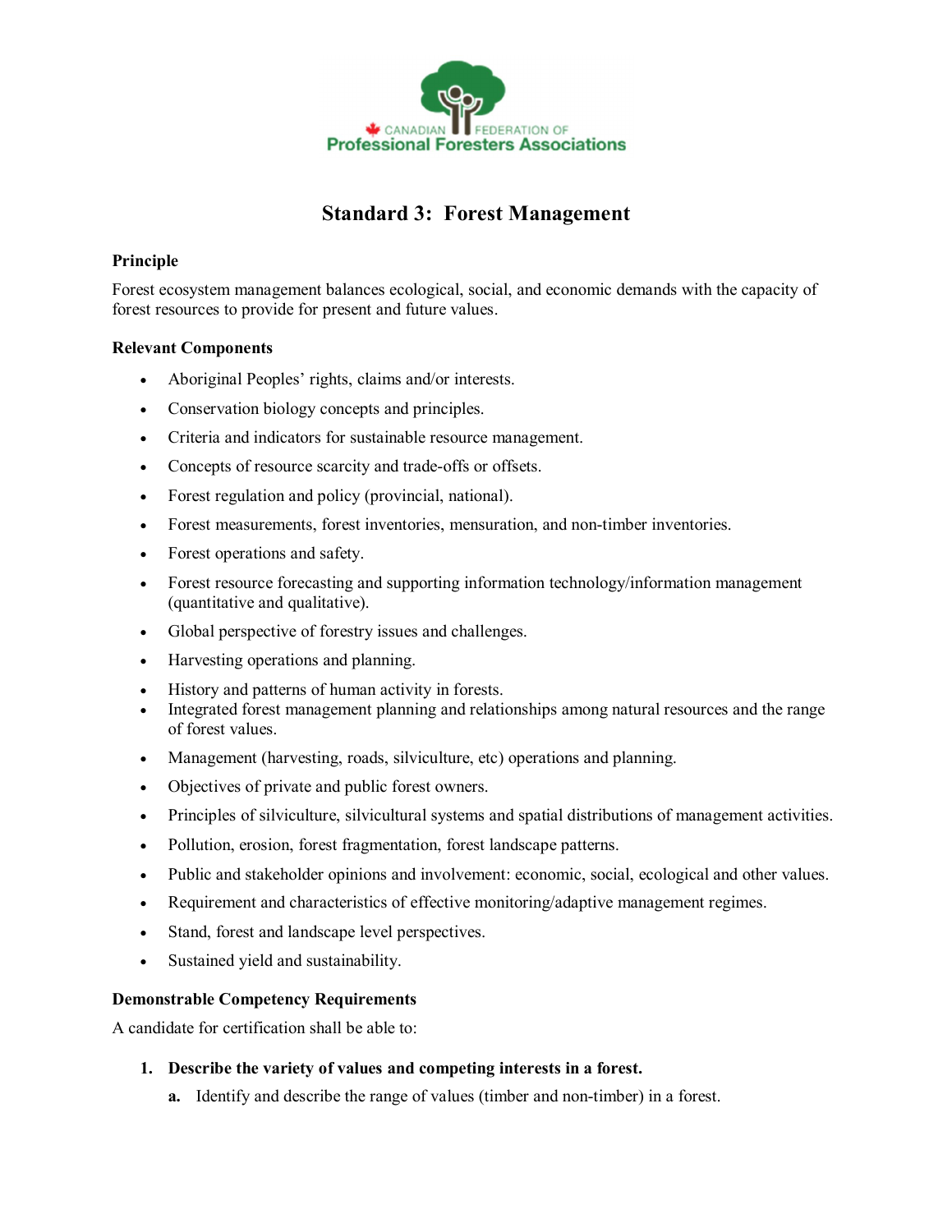- **b.** Identify the interests and rights present in a forest including Aboriginal Peoples' rights, claims and interests in forests and the importance of implementing processes to determine and address them.
- **c.** Describe the requirements of and interaction among these values
- **d.** Describe the effect and implications of decisions aimed at a given set of objectives
- **e.** Describe how values and competing interests are or can be weighed/balanced in decisionmaking

## **2. Explain forest strategic and operational planning principles.**

- **a.** Explain why forest planning is required.
- **b.** Discuss basic principles of planning.
- **c.** Discuss planning tools.
- **d.** Differentiate among levels of planning.
- **e.** Describe the specific operational elements that should be included in a plan.
- **3. Analyze and apply a range of forest cover manipulation strategies that effectively achieve a given set of objectives while minimizing negative impacts on other values from a perspective emphasizing:**
	- **a.** Commercial extraction as the management objective; and
	- **b.** Management objectives that are non-extractive.

## **4. Explain the legal and policy framework.**

**a.** Describe forest regulation/legislation /policies and procedures (nationally and regionally specific) and the importance to forest management.

#### **5. Discuss forest management concepts.**

- **a.** Explain various management approaches and situations where they might be used.
- **b.** Describe risk and uncertainty in forest management options.
- **c.** Describe the application, design and function of adaptive management.
- **d.** Discuss the cumulative impacts of forestry and other land use practices (e.g. oil and gas, urban development) on various forest resources.
- **e.** Describe the role and application of monitoring in forestry.

#### **6. Describe how global drive trends and influence forest management.**

- **a.** Identify global trends.
- **b.** Explain the influence of global trends on regionally specific forest management.